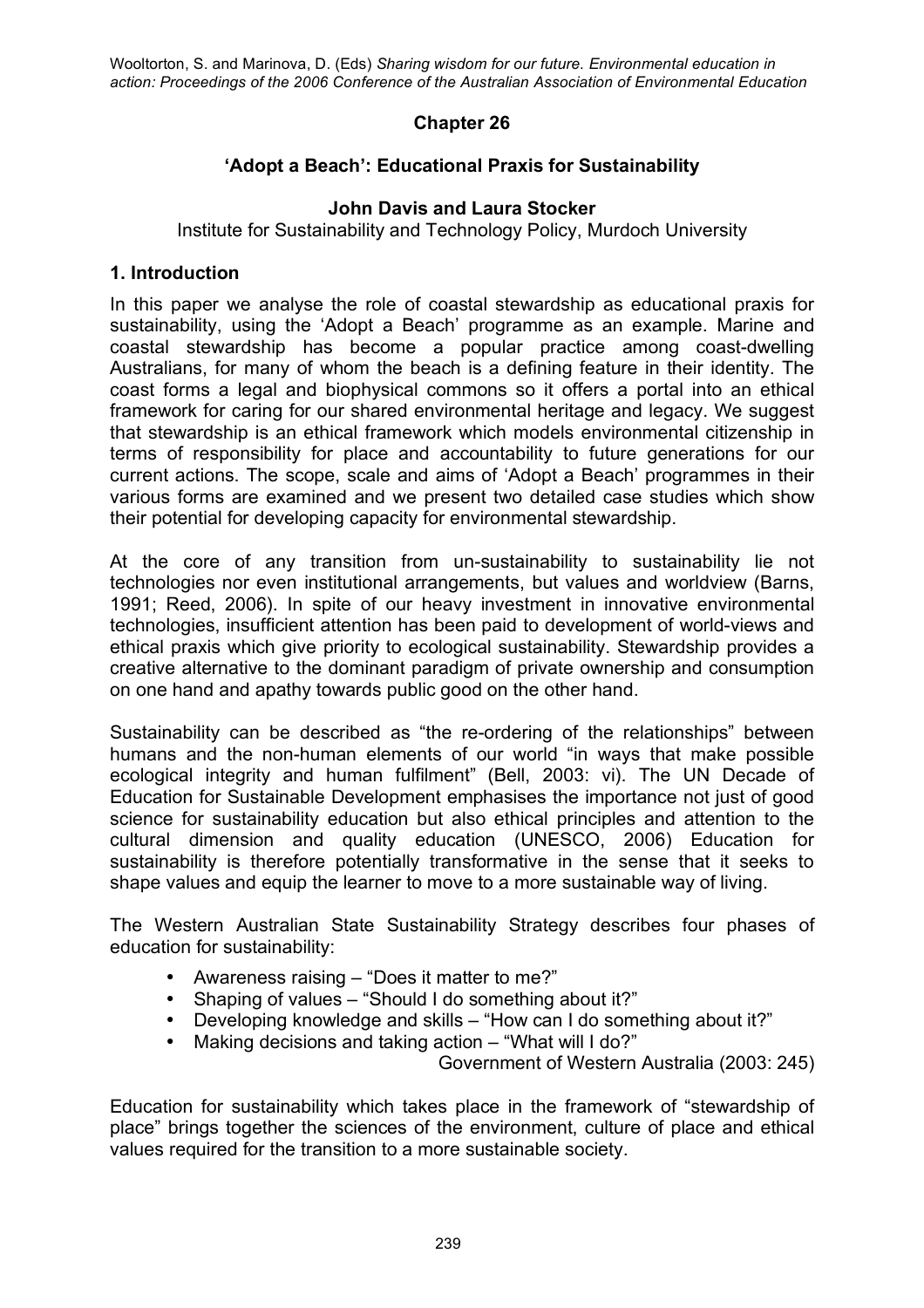Stewardship may simply be defined as the management of something on behalf of another, or as Rodin (2000: 28) neatly reformulated the classical Christian use of stewardship, "handling with integrity the resources of another". The notion of accountability is introduced by this definition. Coyle's (2005: 34) description of environmental ethics as what people "do on a day-to-day personal level to benefit the environment" explains it in plain language. The role of steward is closely linked to the idea of trustee. A stewardship ethic values taking care of the present and future welfare of natural and built objects and places, and of people too (O'Riordan, 1998: 103). In the process of "taking care" two key elements of stewardship are clear: it is both action and an ethical position. We suggest it is a form of praxis<sup>1</sup> in that while the ethical dimension informs the action, the precise nature of what is required in a given situation needs to be explored in the community, in a place, through the process of implementation, conditioned by the circumstances (Freire, 1992).

Stewardship ethics have been criticised for their anthropocentrism by those who argue for a more eco-centric eco-philosophy (Saner and Wilson, 2003: 6). However, the present discourse about global climate change provides a good example of why, in current times, the stewardship concepts offer an option even amenable to ecocentric concerns. A core issue for international environmental politics in 2006 is whether there will be universal international acceptance of anthropogenic causes of climate change and then acceptance of *responsibility* for the problem and commitment to ameliorate or reverse it. Similarly, an interpreter at a Dolphin Discovery Centre eloquently expressed: "Dolphins don't need our management to exist, but we have such a huge impact on them and their habitat that we need to manage our impacts". The role of steward is needed to ensure the current and future integrity of the natural world in the face of local and global threats from the humans within the ecosystem.

"Adopt a Beach" programmes described in this paper provide a case study in education for stewardship. The adoption metaphor expresses similar meanings to stewardship and enables students to explore some of the ambiguity of stewardship, which also corresponds to the existential dilemmas of human society. In particular, the potential for paternalism, arrogance, and control needs to be seen against awareness of our dependence on the ecosystem in which we live and the need to recognise our place as fellow members of the community of life (Leopold, 1949).

#### **2. Stewardship of Place**

We have become very familiar with the saying, "think global, act local". Cairns (2003: 2) puts it this way: "there must be a global strategy for sustainability, but also a strategy that considers the unique issues and ecosystems for each bioregion". This suggests that place responsiveness must be integral to any strategy and any education for sustainability, developing the capacity of citizens/the community to relate the specifics of a particular place to the wider issues (for example climate change and biodiversity).

 $1$  Praxis can be described as action which arises from moral disposition to act truly and rightly in situations where one does not truly know what is the proper form or technique for actions. Subsequent reflection on the activity then leads into an action-learning cycle (Smith, 1999).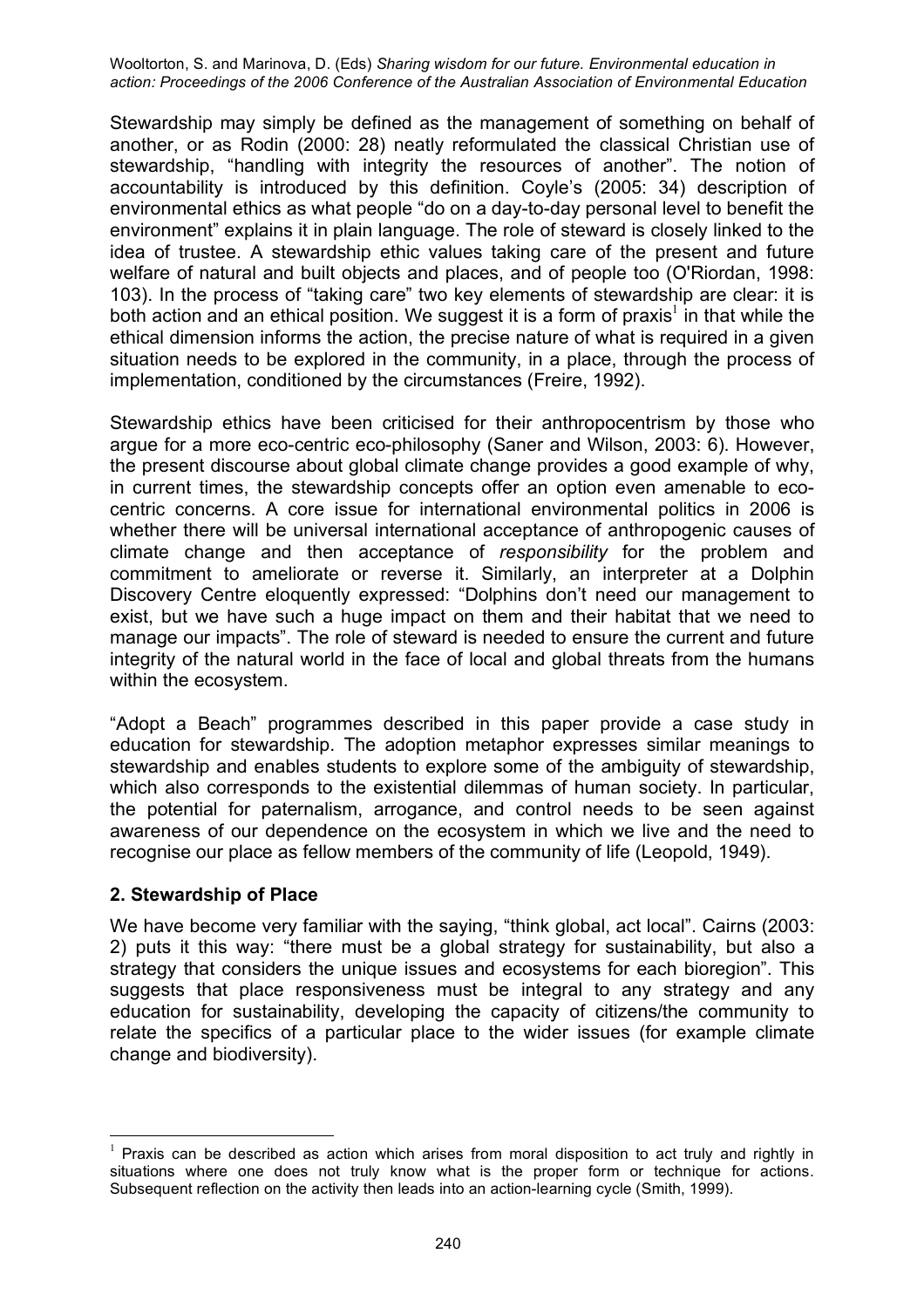Place relationships are important in practice of environmental education (Cameron, 2003: 110) and even, in the formation of ethics (Smith, 2001). Leigh (2005) argues that the local experience and a locally grounded ethic provide the basis for effective response to the large global problems facing our time.

'Place-based education' is hardly a new concept: historically, much childhood learning for life was inherently linked to place and daily practice, often including stewardship. However within the contemporary western schooling, 'place-based education' is an attempt to re-contextualise learning. Place-based education in this sense has emerged as a significant pedagogy in the last 10 years with the aim of linking a school to its community and to the landscape in which it is located. It highlights the significance of 'place' and related ethic values to the development of meaningful understandings.

Place-based educators puts forward that by grounding education in the local community, students can see the relevance of what they are learning and become more engaged in the process of learning (Powers, 2004). It can be linked to Freire's (1992) emancipatory notion of critical pedagogy. Freire argued that all people and learners exist in a situation, and emancipatory education helps them learn "to perceive social, political and economic contradictions and to take action against the oppressive elements of reality" (Freire, 1992: 17). Place-based education can also play a part in the transformational educational response to institutional and ideological domination (Gruenewald, 2003). At the same time place-based education can also complement the widespread trend towards national standards-based education by embedding place-based curriculum into educational standards (Jennings et al., 2005).

Powers (2004) reviews a range of place-based education programmes whose goals typically include: enhanced school connections with the community; increased understanding of the local places; increased connection to it; increased awareness of ecological concepts; enhanced civic engagement; enhanced stewardship behaviour; improvement of the local environment; improved academic performance; and better use of the schoolyard habitat as a teaching space.

What is significant about the model, however early a conceptualisation, is the role of stewardship in linking understanding of place to healthier communities, via both increased skills and changed attitude or feelings.

#### **3. Beach Adoption Programmes**

When a group 'adopts' a beach it becomes a focus for stewardship and learning, and the group provides a service to the wider community on whose behalf, inter alia, they act. Programmes which use the "Adopt a beach" label can be found in the United Kingdom, the United States of America, the Republic of South Africa and New Zealand. Table 1 lists some of the programmes found by Internet search using the English language. Many of these programmes are based around litter removal or cleanup programs. The clean-up programmes range from one to four or more times per year. The educational component of beach clean-up events rests in both the experiential element of being on the coast and immersed in the environment, and an analytical element in which participants sort, catalogue and quantify the collected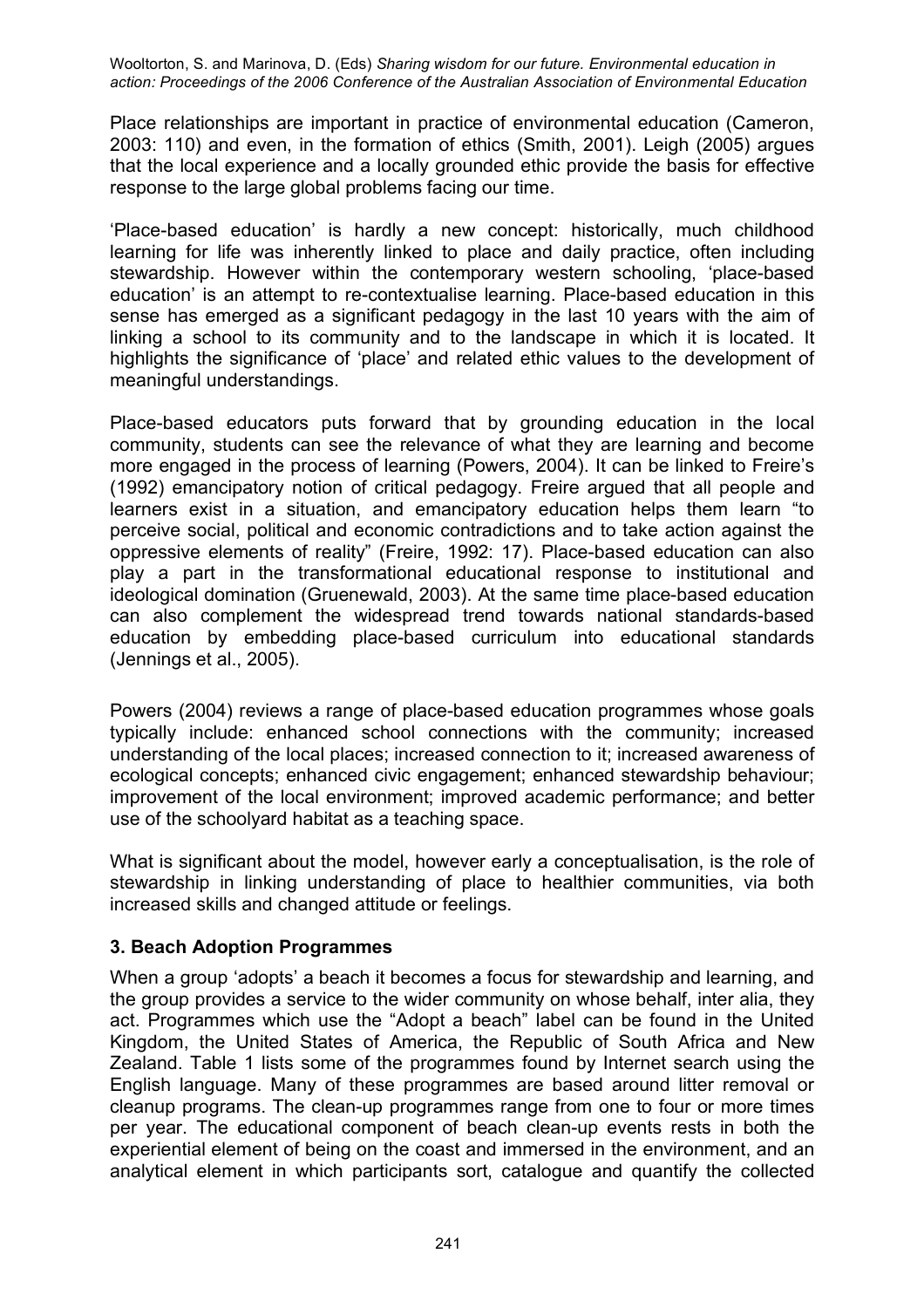litter. Sponsoring organisations assist by providing guidelines and sometimes equipment to assist this process and even collecting data.





At the other end of the beach adoption spectrum are those who encourage or facilitate the adopting group to learn in depth about the beach, collect data and in some cases submit monitoring data to an environmental monitoring programme such as State of the Environment reporting (WESSA, 2005: 1). Examples of this type have operated in the UK, USA and South Africa (Table 1).

In Western Australia, with a number of schools interested in "adopting-a-beach" in 1997, the South-West Coastal Management Coordinating Committee received Coastwest/Coastcare funding for materials to assist schools to develop stewardship of a beach or section of the coast as environmental education. Three schools were quite involved, primarily due to the enthusiasm of individual teachers. The Coastwest/Coastcare grant funded limited production of an *Adopt-a-Beach Manual* which showed how teachers could relate coastal activities to their curriculum and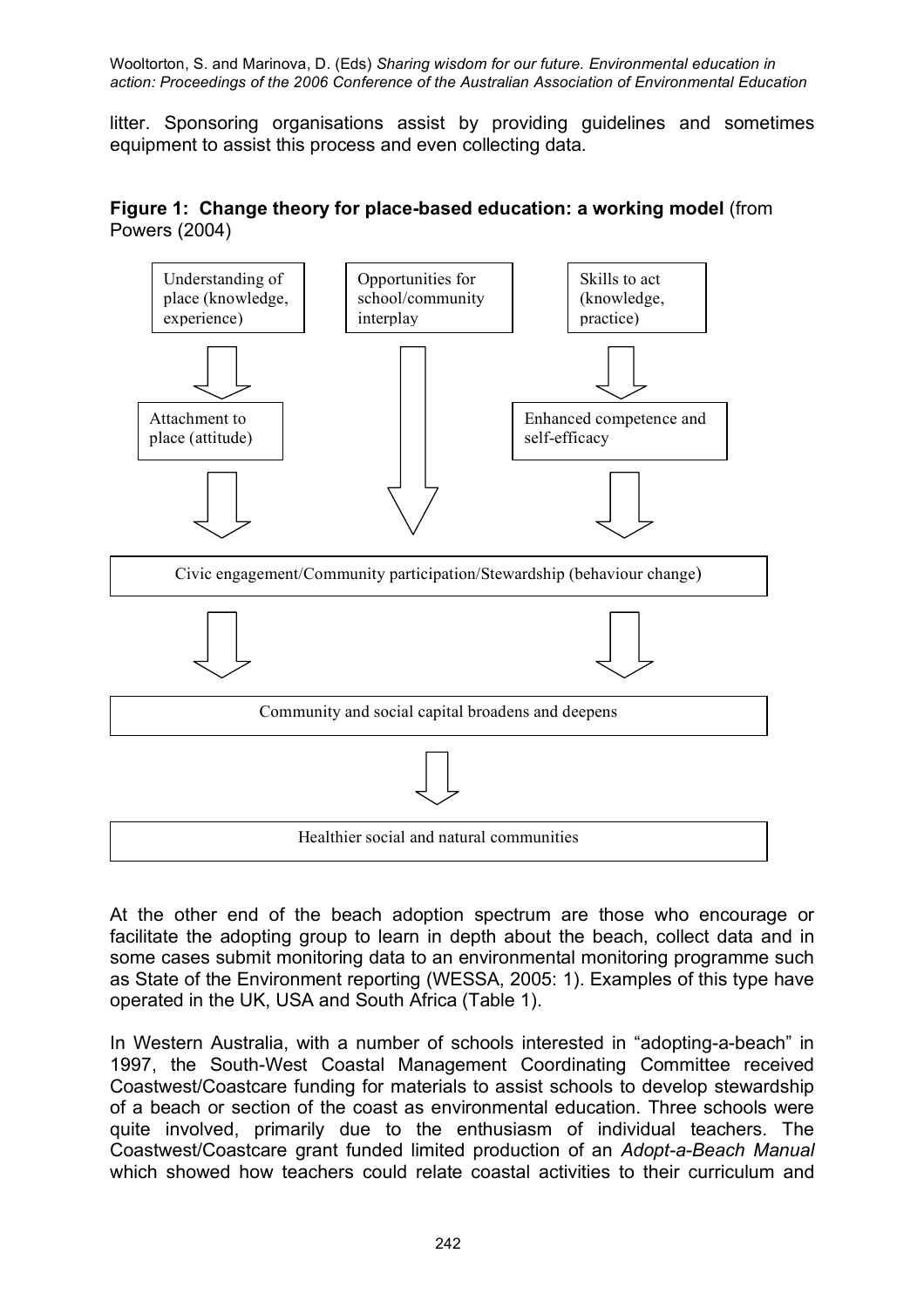included copies of sections of the newly published *Marine and Coastal Monitoring Manual* (MCMM). The MCMM was recently revised and in 2006 the Adopt-A-Beach manual is also being considered for revision. Some weaknesses of the manual in aiding placed-based education included the extra work it required of busy teachers. At a wider level, a steady ratcheting up of perceptions of risk and fears of public accident liability have imposed increasing levels of risk management protocols on school excursions, especially those involving water. At a meeting to discuss revising *Adopt-a-Beach* one teacher commented that "*schools have become allergic to activities involving water*". Those meeting, who suggested that beach or coast-based education activities were difficult and therefore unattractive sparked this preliminary research into examples of schools which have Adopted-a-Beach. The two examples described here have a strong element of rehabilitation in their activities, whereas the Adopt-a-Beach Manual emphasizes observing, learning and litter removal. These cases also contrast to the example described by Netherwood et al. (2006) which was a stewardship project outside of Adopt-A-Beach, and broader in its scope.

| Country           | Host/sponsor                                                                         | <b>Main activity</b>                                                                    |
|-------------------|--------------------------------------------------------------------------------------|-----------------------------------------------------------------------------------------|
| <b>UK</b>         | <b>Marine Conservation Society</b>                                                   | 4 Litter surveys and collections /yr                                                    |
| $\overline{US}$   | Adoptabeach.com                                                                      | Advertising on rubbish barrels                                                          |
| <b>US</b>         | California Coastal<br>Commission                                                     | Year-round beach cleanup programme                                                      |
| R.S.A.            | <b>WESSA for Dept Env. Affairs</b><br>& Tourism                                      | Cleanup, surveys & monitoring                                                           |
| <b>US</b>         | <b>Alliance for the Great Lakes</b><br>(Chicago)                                     | Beach assessment, water monitoring,<br>litter collection & monitoring,<br>revegetation  |
| <b>US</b>         | New Jersey Dept of Env.<br>Protection                                                | Twice yearly litter collection                                                          |
| <b>US</b>         | Adopt a beach Hawaii- a<br>Division of Hydromex Hawaii<br>Inc.                       | Promote recycling of waste in Hawaii<br>by selling sponsorship of collection<br>bins    |
| <b>US</b>         | South Carolina Dept Health<br>& Env Control, Ocean &<br><b>Coastal Resource Mgmt</b> | Beach clean-up and keeping clean                                                        |
| <b>US</b>         | <b>Texas General Land Office</b>                                                     | Remove debris from beaches &<br>coastal waters, incr. public awareness<br>about litter. |
| Cook<br>Islands   | Roratonga Environment<br>Awareness Program                                           | Litter cleanup                                                                          |
| <b>US</b>         | <b>Puerto Rico Natural</b><br><b>Resources Dept</b>                                  | Keep beaches clean                                                                      |
| Virgin<br>Islands | <b>Friends of Virgin Islands</b><br><b>National Park</b>                             | Primarily cleanup                                                                       |
| <b>US</b>         | Adopt a Beach (non-profit<br>org) Washington State                                   | Training and Monitoring estuaries<br>around Puget Sound with EPA.                       |
| <b>NZ</b>         | Min. for Environment<br>Sustainable Management<br>Fund                               | <b>Funds Adopt-a Schemes</b>                                                            |

**Table 1 Adopt-a-beach programmes around the world**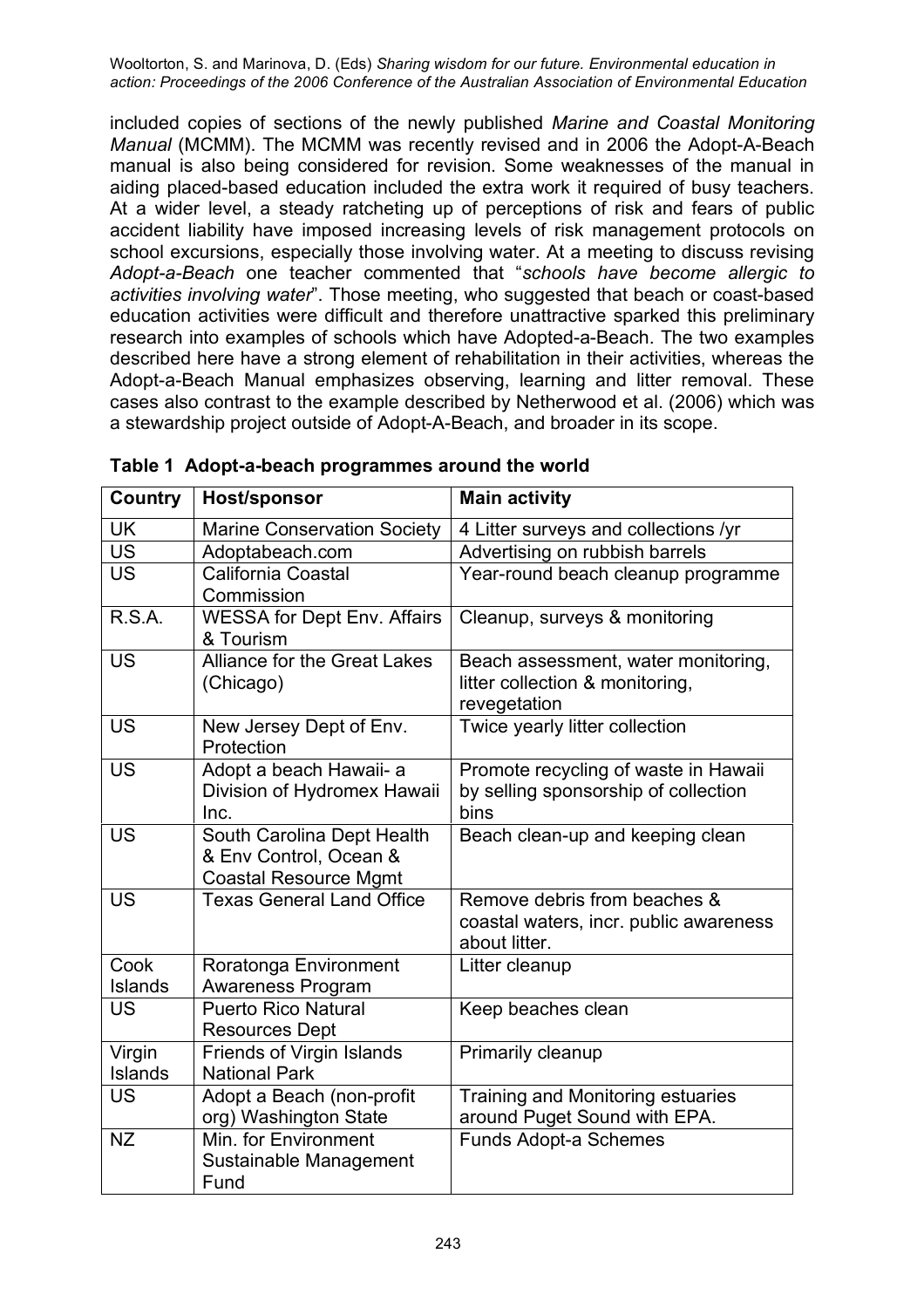## **4. Case Study: Mandurah**

Mandurah is a rapidly growing regional centre historically famous as a seaside and estuary resort. It has a Coastcare Committee and has organised its coastline into six distinct Coastcare zones of management. One of the nine staff responsible for environmental matters on the City Council is a Community Landcare Officer whose role is to educate and train on ways of living on the land. This person also works closely with the Coastcare Committee for issues related to coastal matters. The City produced an activity book called Sun, Surf and Sand to "help children to make good decisions about their personal safety across a wide range of coastal environments" while also addressing "ethics of conservation of the coastal environment" (Huston and Huston, 2000: 1). The cooperation between the City Council, community coordinating committee and local Coastcare groups and a school adopting its local beach attracted us to this case. The Community Landcare Officer and one Coastcare coordinator were interviewed about the role of adopting a specific place in environmental education.

A local Coastcare coordinator in a semi-rural settlement described adopting a beach as:

Identifying a bit of beach which you can access easily, or that you are very interested in and looking after it, and going through any channel you can to help you.

In this case the coordinator "homed in on" a Primary School close to the beach for which he was responsible and "asked if they wanted to do anything to do with the coast, marine studies, horticulture" and then specifically suggested "what about me coming in and organising a guest speaker" and some "brushing down on the beach?" This suggestion was welcome and the first speaker made a good impression, so the programme got under way.

The coordinator favours the rehabilitation element in education.

I do it because it's great for boys in education, who like to get out and be hands-on and physical and have meaningful activities… I had a particularly bad Year 4 class one year [previous to Adopt-a-Beach] and that when I really kicked in the horticulture, outside-type activities… My boys particularly [love it] because we get out there digging holes and using drills and lugging logs around. At the end of the day we are out of school, so that's fun to start with, but they've actually had input into the community and they've enjoyed themselves and… they've got ownership. It's theirs now.

The learning experience described here is rich in its use of sensory pathways, embodied learning, sense of achievement and of course fun! The sense of ownership described is similar to the idea of trustee or steward described in the introduction to this paper. It is a theme that also emerged in discussions with participants the second case study.

The teacher is a special needs teacher, who became involved in these education projects because they offered approaches suited to those students. Powers (2004: 26) observed that "community-based learning" emerged as very important for special needs students, even though this was not a focus of her study.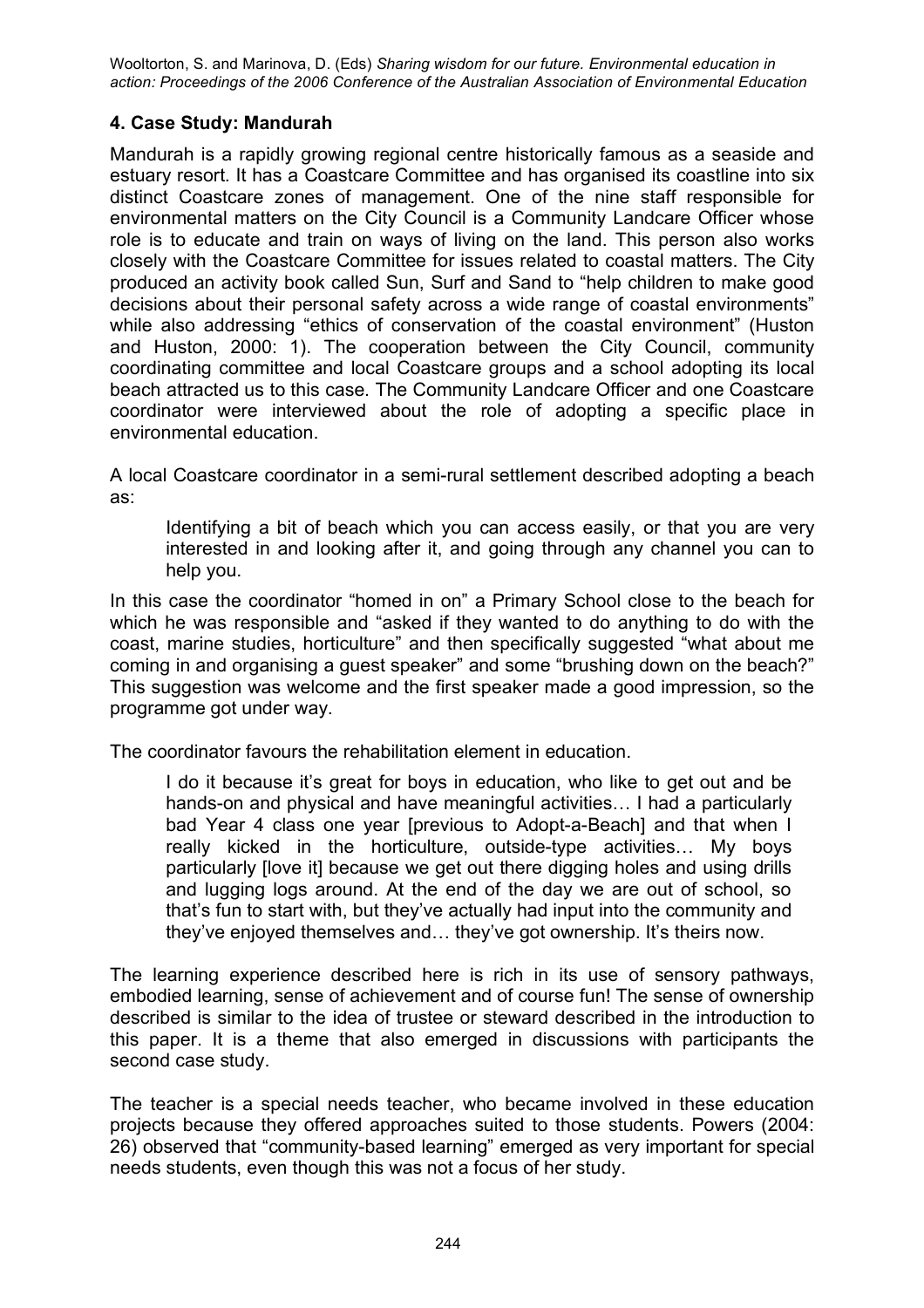### **5. Case Study: "Adopt-a Coastline"**

Joondalup, a metropolitan City Council in Western Australia organised its own Adopta-Coastline programme through which it assists local schools provide place-based environmental education. The programme has now been running for six years and in 2006 is considered by its coordinators to be a very effective programme, enabling "students [to] participate in a lifelong learning project about caring for the coast into the future". Originating as a contract arrangement to educate students at a beach site, the programme now offers a "structured programme". It brings together the State's Curriculum Framework in the areas of Science, Society and Environment and Active Citizenship, and the City's own Strategic Plan for lifelong learning and active citizenship in a programme of activities on a coastal site and back in the participating school.

The City works with schools to deliver an eight-week programme during the second term of the school year. The class/es make four visits (fortnightly intervals) to a field site where they spend about 90 minutes. After an initial orientation, they examine survival of plants from the previous year, remove tree guards and over the remaining visits plant out tube seedlings. City staff participate in the activities on site by training the young children in transplanting techniques using seedlings raised jointly with the school over the preceding months. The staff also help students observe plants, animals and coastal processes, and are competent to answer the many questions that arise in the field. Each year applications are invited from schools and the programme has run for six years with 4 schools at a time. There are 64 schools in the City.

The City Council staff adapt the programme to the needs of each school and the teachers involved: "…we can tailor it to the school… it is really about active citizenship and taking part in their community". Teachers involved say the programme offers "a thematic approach to all learning areas, across the whole curriculum. It is articulated with the curriculum especially because it articulates with the overarching statements". However, it is not just at the higher levels of outcome statements. Another teacher commented:

We approached the experience initially from a Science or Science and Environment viewpoint. We incorporated Maths, English, T and E and Art. Values statements from all the learning areas… supplied the main philosophical rationale or viewpoints.

The breadth of learning areas which the teachers integrated into the programme exhibits the strengths of place-based education, yet the teachers themselves were not all familiar with this term.

The teachers surveyed for this research suggested that learning outside the class is an important supplement to class activity and that education needs to allow "multiple intelligences to emerge" 1 . Organisers of Adopt-a-Coast observed that:

 $1$  Howard Gardner (1983) coined this term when arguing that there is a spectrum of intelligences or capacities that enable to people to develop in life. Focus on the particular capacities measured by IQ testing have limited our understanding of intelligence, and in education has reduced opportunity for the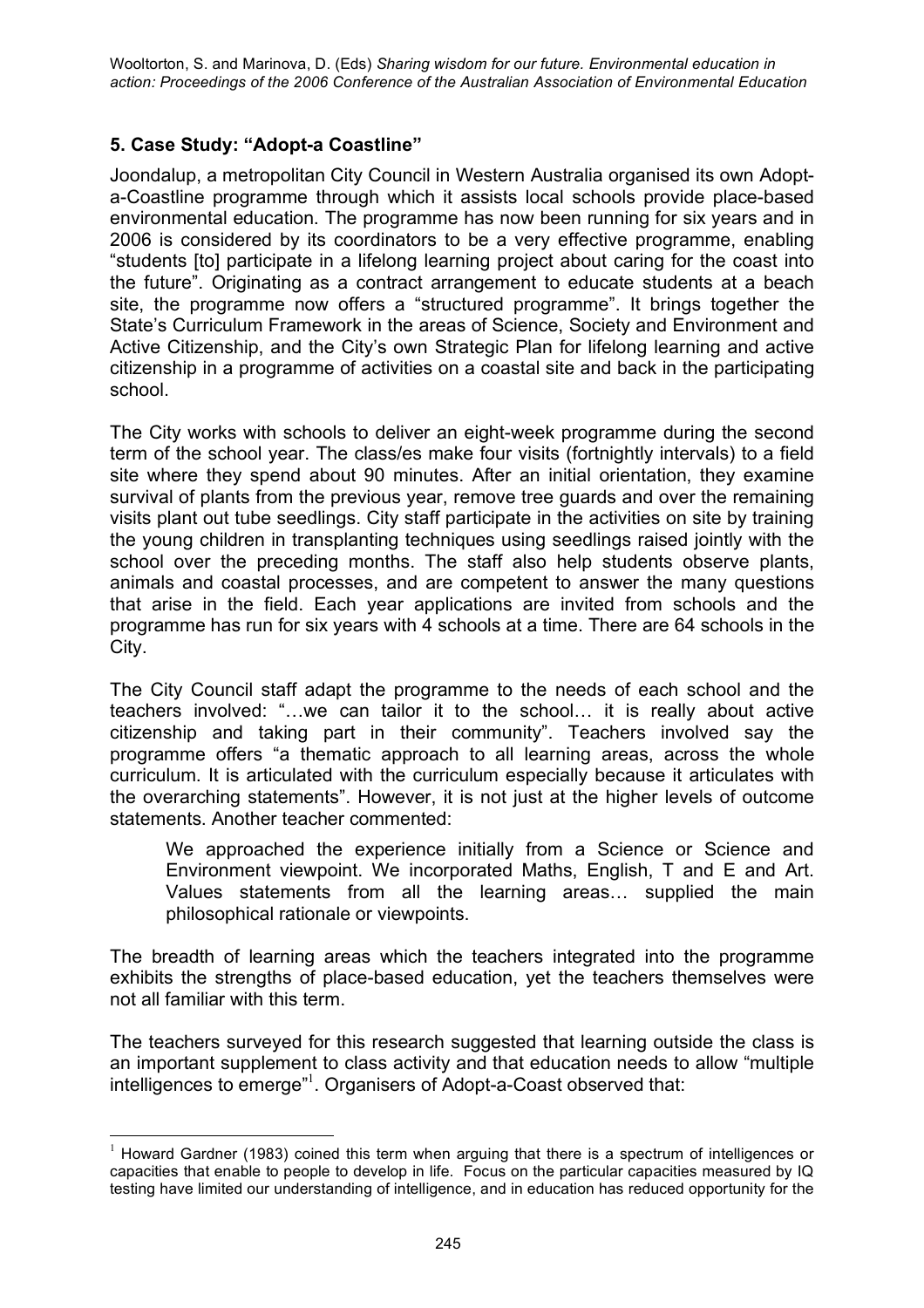Watching the children, the students, there is a social aspect to it where they were forming teams and some leaders emerged at such a young age, and took care of some of the other students… coming to an agreement of who was going to do what job.

Teachers' educational goals for the programme included helping the "*students to become less aware of self and more aware of the environment*". The picture that emerges from their comments is one in which the opening up of the students to "the other" brings together both human and non-human elements in their environment.

### **6. Restoration in Placed-based Education**

1

Leigh suggests that community-based restoration is beneficial to both community and environment in that:

The practice brings communities together, promotes a conservation ethic, and develops a sense of place. By this action, humanity reconnects with the environment, often in meaningful ways, to heal a segment of an impaired earth. …fosters an emotional commitment to a particular part of a landscape or seascape that often, inadvertently fosters a sense of ownership of the commons. (Leigh, 2005: 8)

Among the students in both case studies a sense of ownership was evidenced in anecdotes of them admonishing their own family members to minimise their impact on the fore-dunes or telling their peers to not damage the vegetation "*because I planted some of those*". This resonates with Leigh's observation:

An intuitive kindred, an extended family mind-set, emerges among restoration participants marked by a special psychological dimension, an emotional dimension, that these shared acts to improve the environment engenders. Environmental stewardship comes by igniting the passion of those that live in the community to choose environmental sustainability. …community-based restoration mediates a new relationship with the natural world and transforms individual values into social values…[helping to] forge collective purposes. (Leigh, 2005: 9)

Community-based restoration allows the average citizen, by the immersion of all five senses, to experience th[e] complexity [of ecosystems] first hand. (Leigh, 2005: 11)

The "political, social and psychological value of restoration" is very important along with its ecological value (Leigh, 2005: 12). It is a prime example of "Civic environmentalism" (Leigh, 2005: 12). Their experience in the coastal environment, embodied learning about coastal processes and enhancement of skills through the restoration activities help the students in this case study "figure out who we are and who we need to be" (Shellenberger and Nordhaus, 2004: 34). Empirical research has demonstrated the impact of place-based educational activities on affective qualities in students, indicating potential to reinforce stewardship (Coyle, 2005: 62)

development and expression of interpersonal, intrapersonal and emotional intelligence (among others) (Coleman, 1996: 38-9)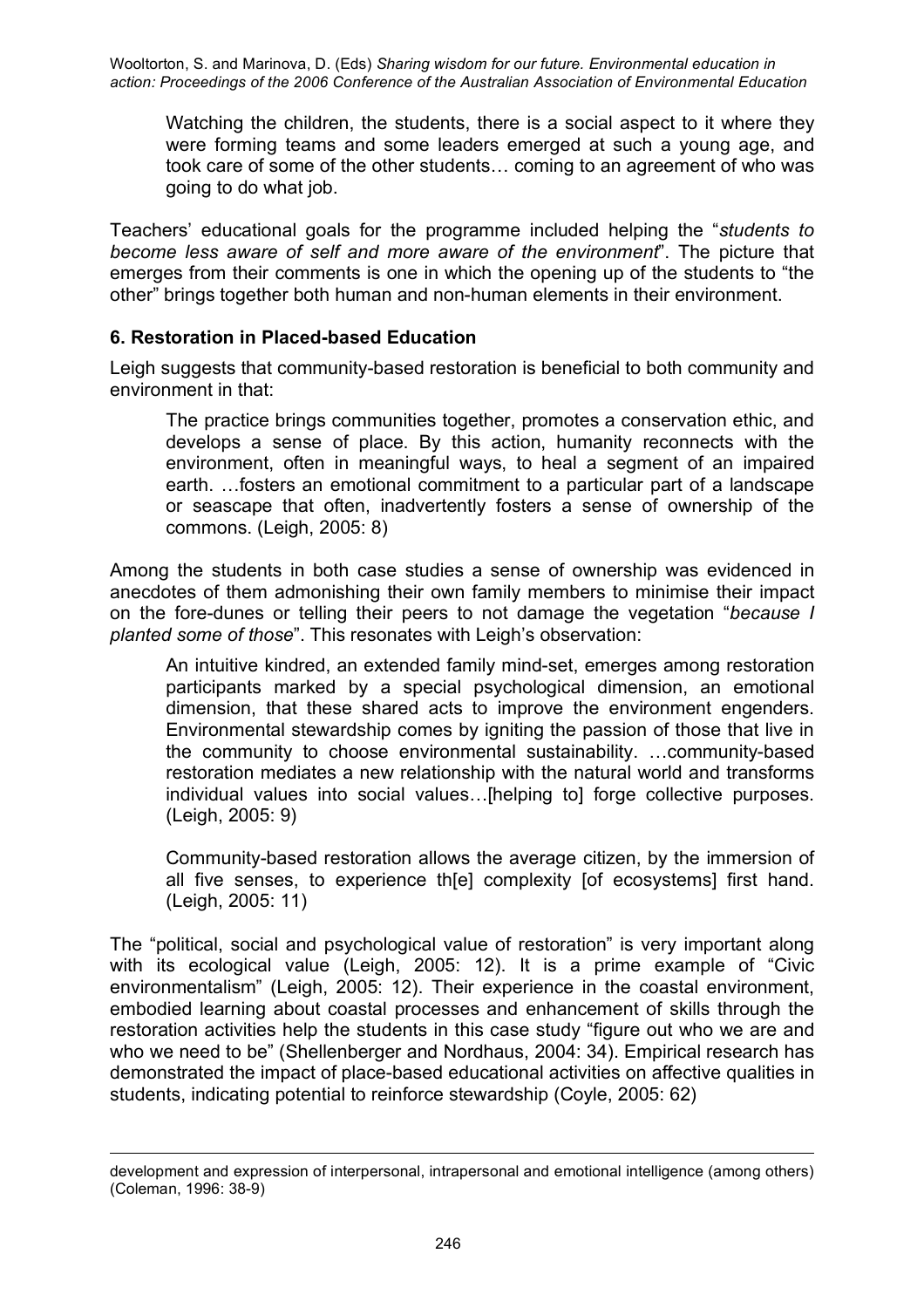Powers (2004) emphasises the links with the community in placed-based education. It would be interesting to see if the school groups could also have contact with some of the Coastcare groups.

### **7. What Can we Learn?**

The experiences of "adopt-a-beach/coastline" programmes suggest several lessons for place-based education programmes for coastal and marine education to be effective.

There needs to be some form of institutional support outside of the individual classroom. These programmes are often inspired and driven by passionate or gifted teachers, but in order to be sustained beyond the tenure or extraordinary energy fund of that teacher the programme needs to be supported with logistics and resources. The case studies suggest that Local Government can play a significant role in providing this scaffolding to schools within its jurisdiction, sharing resources and helping manage risks of accident at low cost. Local government can provide resources for a number of schools in an ongoing programme. Access to resources also reduces the threshold of motivation and competence required of any individual teacher to commence activities on the beach.

In relation to the model in Figure 1, the school case studies have relatively weak linkages to community groups, although the students do have opportunity to interact with council staff. If the students were also able to interact with a local service or stewardship group (e.g., Coastcare) it would constitute a strengthened civic engagement.

Adopt-a-Beach approaches to place-based education provide opportunity for a wide variety of teaching objectives to be met simultaneously as they are relevant to the whole curriculum. Integration across the curriculum can be very powerful when learning synergies begin to emerge. The restoration component in the case studies enhanced embodied learning through performance of tasks which required teamwork. It also heightened awareness of human participation within the ecosystem, fostering the praxis of stewardship, a prerequisite for sustainability. The teachers and council staff involved in both case studies offered evidence of behaviour change which indicates increased stewardship.

#### **References**

- Barns, I. (1991) Value frameworks in the sustainable development debate. Paper presented at the *Ecopolitics V Conference,* Sydney, April.
- Bell, S. J. (2003). *Researching sustainability: Material semiotics and the Oil Mallee Project.* Unpublished PhD Thesis, Murdoch University, Perth.
- Cairns, J. (2003). Integrating top-down/bottom-up sustainability strategies: An ethical challenge. *Ethics in Science and Environmental Politics,* 1-6.
- Cameron, J. I. (2003). Educating for place responsiveness: An Australian perspective on ethical practice. *Ethics, Place and Environment,* 6(2), 99-115.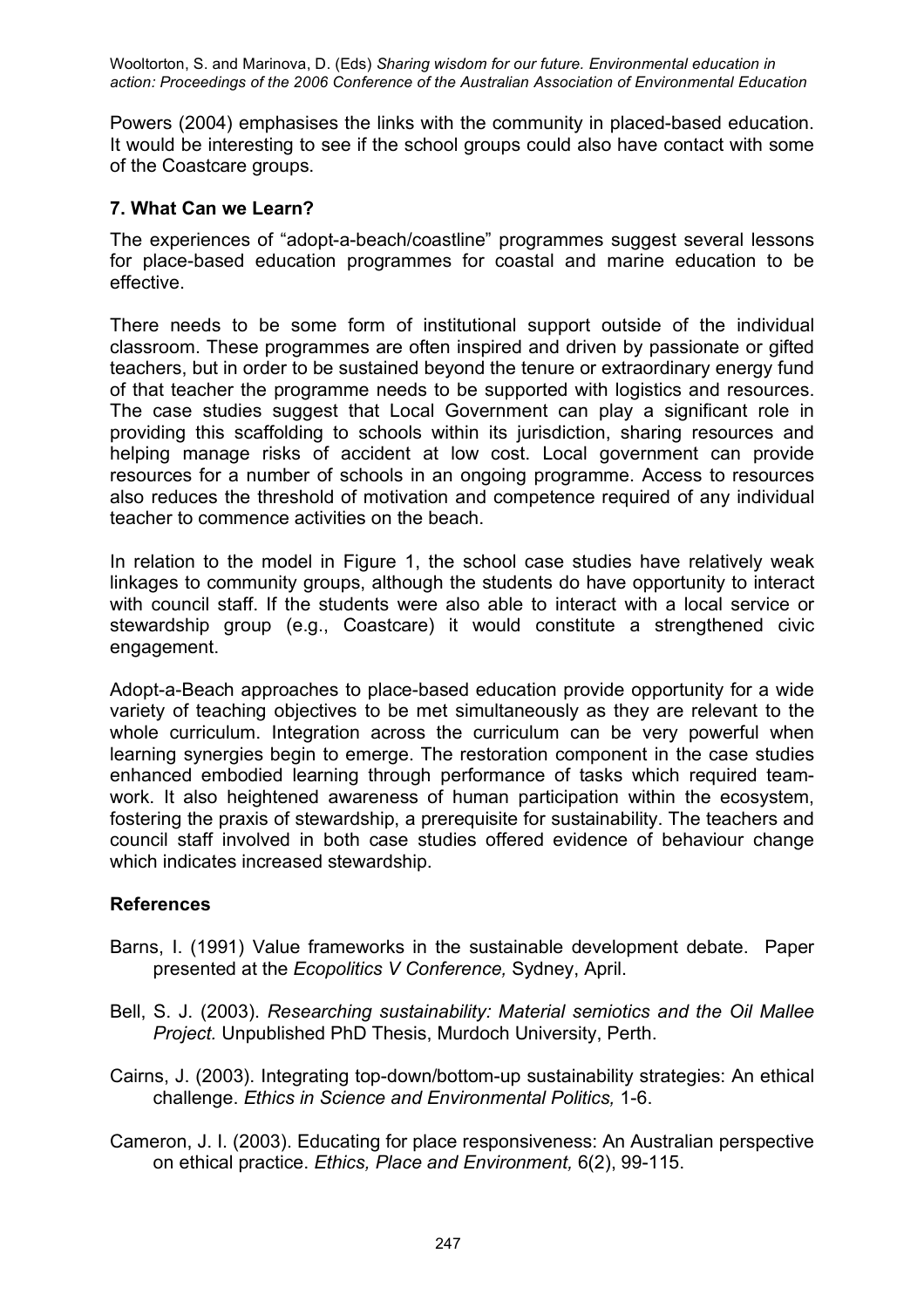Coleman, D. (1996). *Emotional intelligence.* London: Bloomsbury

- Coyle, K. (2005). *Environmental literacy in America.* Washington: The National Environmental Education and Training Foundation.
- Freire, P. (1992). *Pedagogy of the oppressed* (M. B. Ramos, Transl.). New York: Continuum.
- Government of Western Australia. (2003). *Hope for the future: The Western Australian State Sustainability Strategy.* Perth: Department of Premier and Cabinet.
- Gardner, H. (1983). *Frames of mind.* New York: Basic Books.
- Gruenewald, D. A. (2003). The best of both worlds: A critical pedagogy of place. *Educational Researcher,* 32(4), 3-12.
- Huston, B., & Huston, J. (2000). *Sun, Surf & Sand: Coastal safety education.* Mandurah, Western Australia: City of Mandurah.
- Jennings, N., Swidler, S., & Koliba, C. (2005). Place-based education in the standards-based reform era – conflict of complement? *American Journal of Education,* 112, 44-65.
- Leigh, P. (2005). The ecological crisis, the human condition, and community-based restoration as an instrument for its cure. *Ethics in Science and Environmental Politics* (ESEP), 3-15.
- Leopold, A. (1949). *A sand county almanac.* Oxford: Oxford University Press.
- Netherwood, K., Buchanan, J., Stocker, L. and Palmer, D. (2006). Values education for relational sustainability: A case study of Lance Holt School and friends. In Wooltorton, S. and Marinova, D. (Eds). *Sharing wisdom for our future. Environmental education in action: Proceedings of the National Conference of the Australian Association for Environmental Education* (pp. 250–260)*.* Sydney: AAEE.
- O'Riordan, T. (1998). Civic science and the sustainability transition. In D. Warburton (Ed.). In *Community and sustainable development: Participation in the future* (pp. 96-116). London: Earthscan.
- Powers, A. L. (2004). An evaluation of four place-based education programs. *Journal of Environmental Education,* 35(4), 17-31.
- Reed, B. (2006). *Shifting our mental model – "sustainability" to regeneration.* Available on-line from http://www.integrativedesign.net/resources/articles.htm, accessed 01.12.2006.
- Rodin, R. S. (2000). *Stewards in the kingdom: A theology of life in all its fullness.* Downers Grove, Ill.: InterVarsity Press.